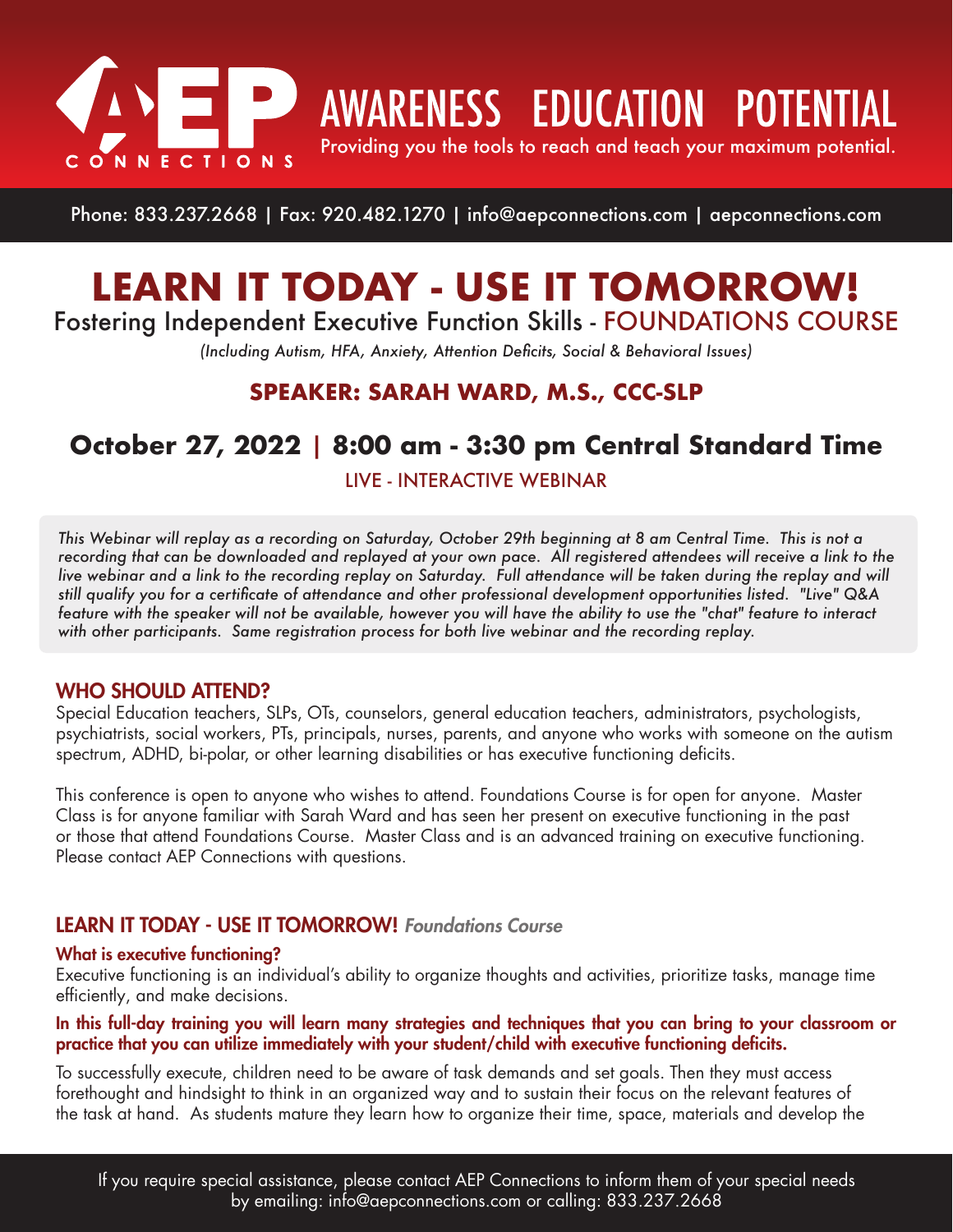

## **LEARN IT TODAY - USE IT TOMORROW!** Fostering Independent Executive Function Skills **SPEAKER: SARAH WARD**, M.S., CCC-SLP

reasoning skills to consider multiple possible solutions to problems, recognize the "gray" in situations, and manage both expected and unexpected changes in plans, routines, rules and novel situations. Students must fluidly shift between changing task demands and carry out multiple complex steps to achieve expected goals. This is a practical strategies seminar! First you will learn how to clearly define what the executive function skills are for the purpose of determining the most effective treatment interventions and to understand the development of the executive function skills and what is meant by the term "executive dysfunction". You will learn dozens of functional, ready-to-use strategies for teaching students how to develop the executive function skills. Teach students to develop a "memory for the future", to devise plans to achieve their goal, to use self-talk, to self-initiate, to transition to the next task of higher priority and to control their impulses and emotions to successfully complete a task. Improve a student's awareness skills so that he/she can "read a room" then "stop, think and create" an appropriate-ate action plan and infer possible outcomes. Teach students to see and sense the passage of time, accurately estimate how long tasks will take, change or maintain their pace, and carry out routines and tasks within allotted time frames. Learn methods to improve a student's ability to cognitively shift and to be flexible in processing and accessing information. Learn how to use the Get Ready \* Do\* Done Model to turn the core curriculum and lesson/treatment plans into powerful tools to teach students executive control skills. Fresh approaches to help students develop automatically for class routines and transitions.

General education teachers (as well as special education teachers) will find the information presented invaluable. Strategies presented will allow general education teachers to utilize approaches within their own classroom.

## LEARNER OBJECTIVES:

- 1. State the functional working definition of what is meant by the term "executive function skills" as it pertains to therapeutic interventions.
- 2. Define how situational awareness, self-talk, forethought and episodic memory are the foundational skills for successful task execution.
- 3. Integrate the theory and techniques of the 360 Thinking model to develop lesson plans to remediate executive function skills in the classroom and/or individual and group therapy.
- 4. Generate a framework of interventions for and choose at least 5 ways to foster a student's ability to sense and manage the passage of time.
- 5. Describe 4 strategies to develop a student's capacity to read a room then shift and be a 'mental time traveler' to pre-experience the physical actions to complete a task in prospective time and space.
- 6. Breakdown the clinical interventions and techniques for teaching students how to plan for, initiate and complete complex assignments and long-term projects within allotted time frames using the Get Ready \* Do \* Done (Get Done) Model.
- 7. Create a therapeutic alliance with parents to improve the effectiveness of clinical treatment with kids with executive function based challenges and articulate the relationship between how individuals self-regulate and executive function symptomatology to educate clients, family members and school professionals.
- *In this full-day training you will learn many strategies and techniques that you can bring to your classroom or practice that you can utilize immediately with your student/child with executive functioning deficits.*

*This Webinar will replay as a recording on Saturday, October 29th at 8 am central time to 3:30 pm CST with same agenda.*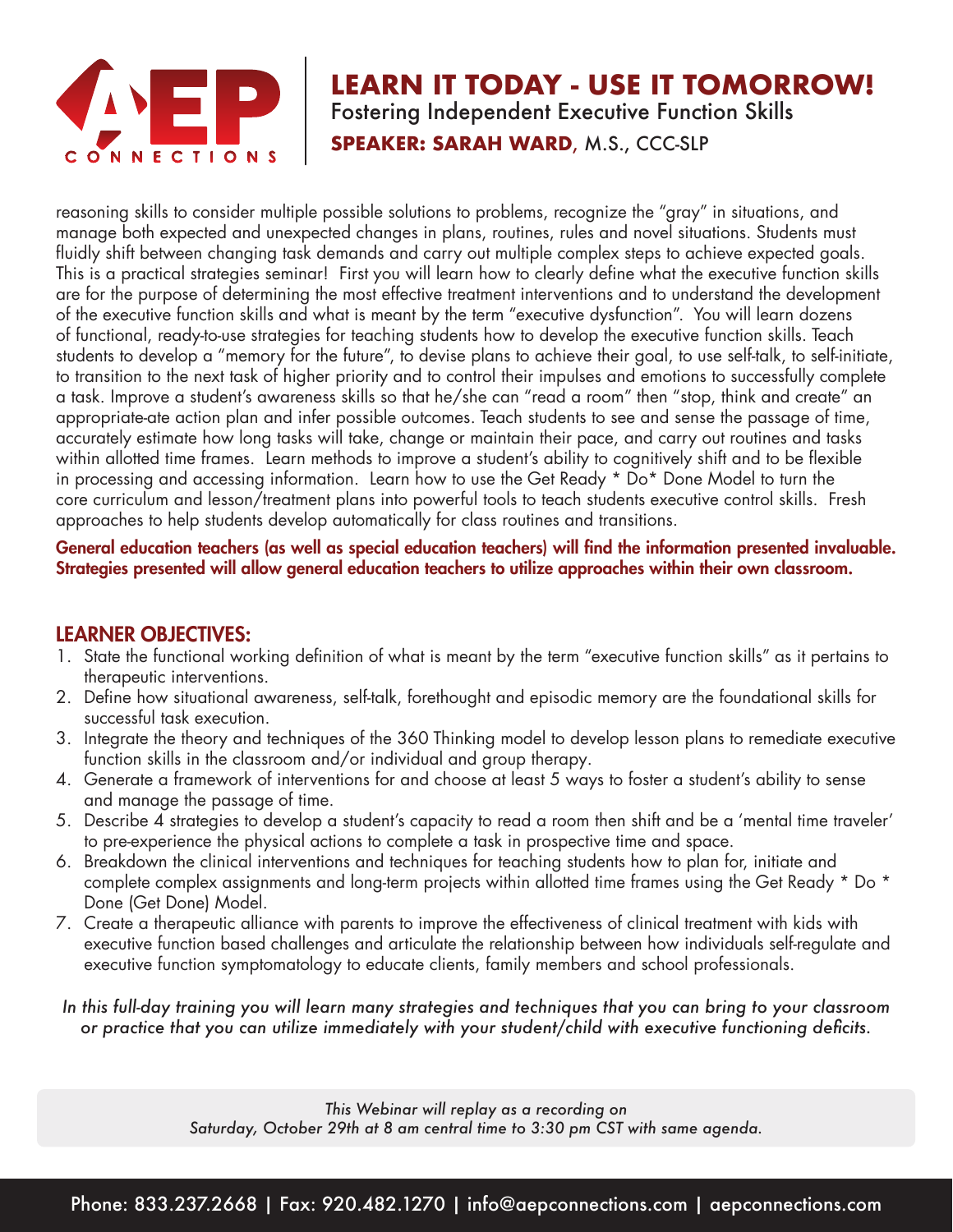

**N IT TODAY - USE IT TOMORROW!** Fostering Independent Executive Function Skills

**SPEAKER: SARAH WARD**, M.S., CCC-SLP

### DAILY SCHEDULE

*(All times are Central Standard Time)*

|                                     | 7:50 am - 8:00 am Zoom Webinar Opens                                                                                                                               |
|-------------------------------------|--------------------------------------------------------------------------------------------------------------------------------------------------------------------|
| 8:00 am - 9:30 am                   | Executive function (EF) skills defined, EF dysfunction and the development of EF skills                                                                            |
| $9:30$ am - $9:45$ am               | <b>Break</b>                                                                                                                                                       |
| 9:45 am - 11:30 am                  | Treatment interventions to improved forethought and self-talk, task initiation, self-<br>regulations, making timely transitions and following routines             |
|                                     |                                                                                                                                                                    |
| 11:30 am - 12:30 pm                 | <b>Lunch Break</b>                                                                                                                                                 |
| 12:30 pm - 2:00 pm                  | Strategies to increase time management of daily and hourly time and long term projects.<br>Teaching and planning skills: *Get Ready *Do * Done model for classroom |
| $2:00 \text{ pm} - 2:15 \text{ pm}$ | <b>Break</b>                                                                                                                                                       |



## SARAH WARD, M.S., CCC-SLP

#### SPEAKER BIOGRAPHY

Sarah Ward has over 25 years of experience in diagnostic evaluations, treatment and case management of children, adolescents and adults with language learning disabilities, nonverbal learning disabilities, attention deficit disorder, executive dysfunction. Her particular specialty is in the assessment and treatment of executive function deficits. Ms. Ward holds a faculty appointment at the Massachusetts General Hospital Institute of Health Professions where she provides instruction to graduate level students in the assessment and treatment of individuals with traumatic brain injury and other cognitive communication disorders. A popular speaker, Sarah regularly presents nationally and internationally on the topic of executive functions to a variety of professional and parent organizations, school and lay groups. She has presented to and consulted with over 450 public and private schools in Massachusetts and across the United States. Awards received include the MGH Expertise in Clinical Practice Award, the Distinguished Alumni Award and the Faculty in Excellence Award from the Massachusetts General Hospital Institute of Health Professions (2002, 2011).

*Disclosure: Sarah Ward's company Cognitive Connections produces and sells products on her website, which are tools, that support students in developing an internal sense of time. Some of these materials will be referenced in the presentation. Many of these materials can also be purchased at local stores. The website also sells treatment programs and games to develop independent executive function skills. In addition, the website offers many free resources and*  references. Sarah Ward receives a speaker's fee for presentations. There are no non-financial relationship to disclose.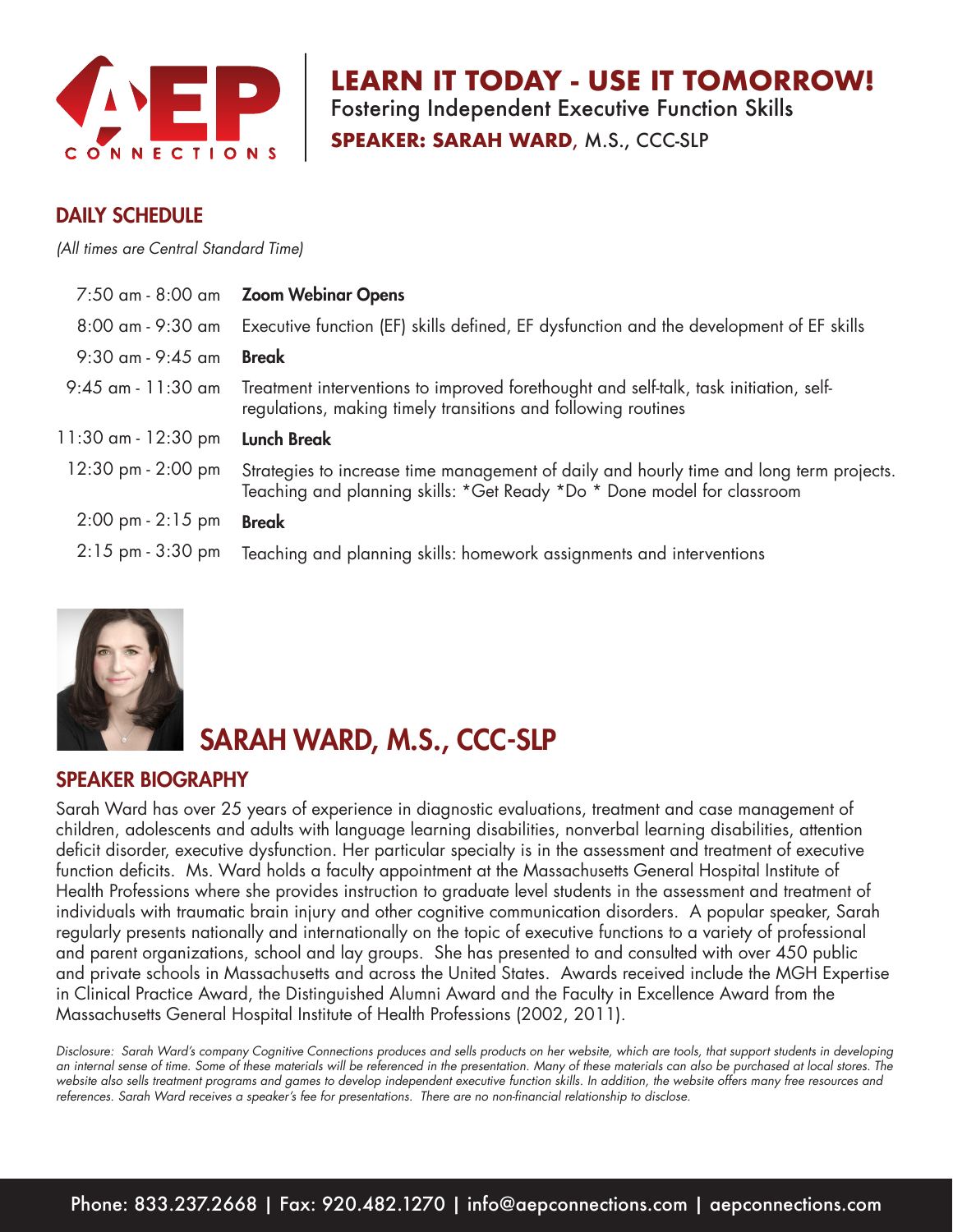

**LEARN IT TODAY - USE IT TOMORROW!** Fostering Independent Executive Function Skills **SPEAKER: SARAH WARD**, M.S., CCC-SLP

## **PROFESSIONAL DEVELOPMENT OFFERED:**

- 1. GRADUATE CREDIT OPTION 1-2 Credits through Concordia University. Cost is \$250 per credit. Register for credits online at www.aepconnections.com or over the phone at (833) 237-2668. A syllabus will be available at www.aepconnections.com when details are finalized.
- 2. CERTIFICATE OF ATTENDANCE 6 hours for the day. Attendance will be checked via ZOOM log in/log out.
- **3. NBCC** AEP Connections, LLC has been approved by NBCC as an Approved Continuing Education Provider, ACEP No. 7173. Programs that do not qualify for NBCC credit are clearly identified.AEP Connections, LLC is solely responsible for all aspects of the programs. This workshop offers 6 NBCC clock hours.
- 4. ASWB AEP Connection, LLC, #1332, is approved to offer social work continuing education by the Association of Social Work Boards (ASWB) Approved Continuing Education (ACE) program. Organizations, not individual courses, are approved as ACE providers. State and provincial regulatory boards have the final authority to determine whether an individual course may be accepted for continuing education credit. AEP Connections, LLC maintains responsibility for this course. ACE provider approval period: 1/27/2022- 1/27/2025. Social workers completing this course receive 6 continuing education credits per day.
- 5. AOTA AEP Connections, LLC is an AOTA Approved Provider of professional development. Course approval ID 02206. This distance learning - interactive is offered for up to .6 CEUs (6 contact hours). Intermediate, OT Service Delivery. AOTA does not endorse specific course content, products, or clinical procedures.



Phone: 833.237.2668 | Fax: 920.482.1270 | info@aepconnections.com | aepconnections.com